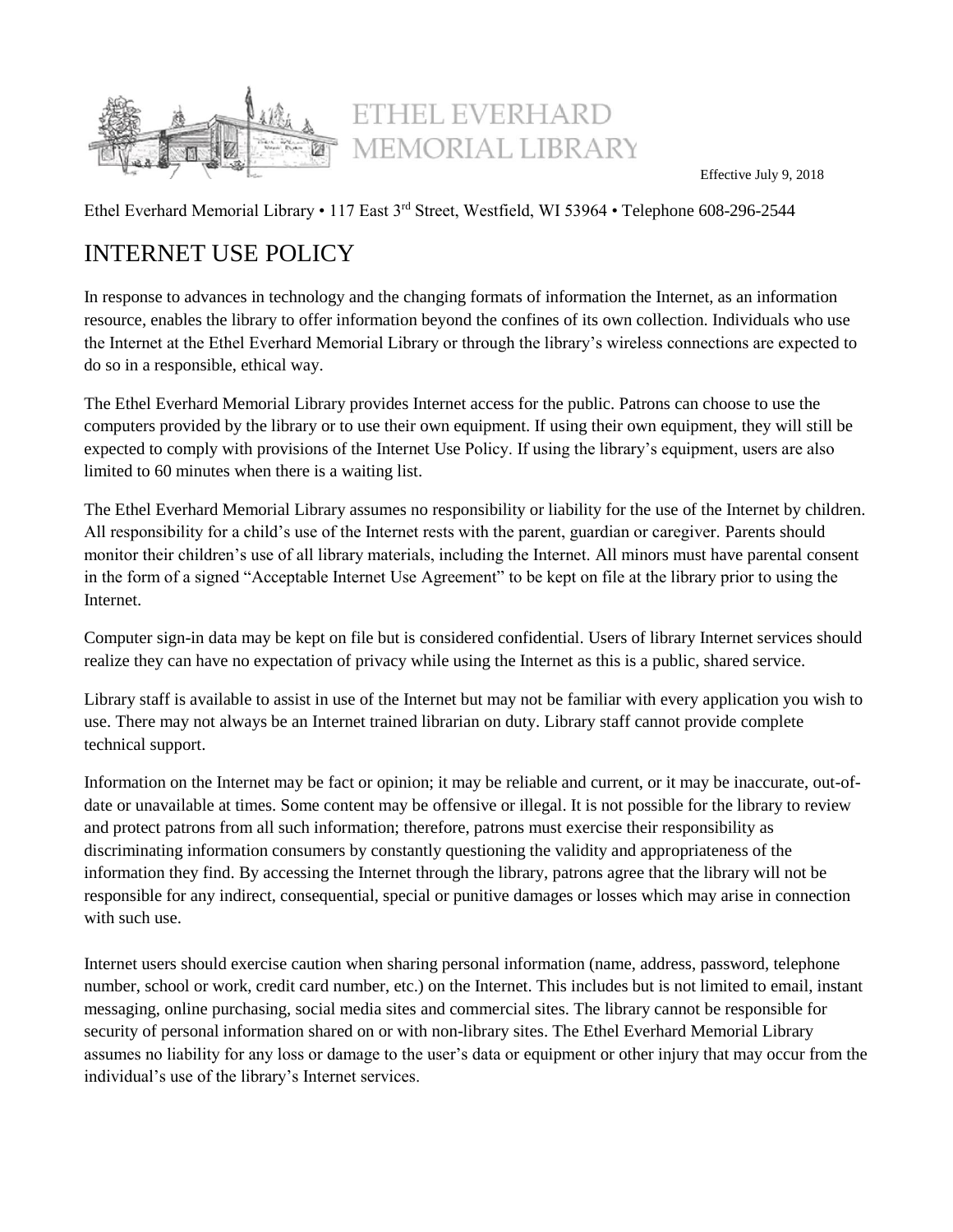### USAGE AGREEMENT

The library expects that anyone who accesses the Internet at the library or through the library's wireless connections will agree to the following:

- Resources will not be used for illegal or unethical purposes.
- The privacy of others will be respected by not: misrepresenting oneself as another user, attempting to crash, degrade performance, modify or gain unauthorized access to the library's or any other computer system, network or database.
- Users will not send, receive or display text or graphics that may be reasonably construed as harassment, obscene, harmful, threatening, abusive or offensive to either adults or minors as defined by Wisconsin State Statute Sec. 948.11 (see attached).
- Users will only make authorized copies of copyrighted or licensed data as defined by U.S. copyright law (Title 17, U.S. Code).

U.S. copyright law (Title 17, U.S. Code) prohibits the unauthorized reproduction or distribution of copyrighted materials, except as permitted by the principles of fair use. Users may not copy or distribute electronic materials (including electronic mail, text, images, programs or data) without the explicit permission of the copyright holder. Any responsibility for any consequences of copyright infringement lies with the user; the Ethel Everhard Memorial Library expressly disclaims any liability or responsibility resulting from such use.

Misuse, abuse, unauthorized use or unethical use of the Internet will result in application of the following disciplinary steps: 1<sup>st</sup> offense: The patron will be reminded of the Library's policy. 2<sup>nd</sup> offense: The user will lose that day's computer privilege. 3<sup>rd</sup> offense: Patron will be suspended from the computer for four weeks. 4<sup>th</sup> offense: Patron will be suspended from the computer for one year. If the offender is a minor under the age of 16, his/her parent will also be notified of each incident.

Illegal uses of the library's computers or wireless networks may also be subject to prosecution by local, state or federal authorities.

Use of the Library's Internet access constitutes acceptance of this agreement.

Approved 04/09/2001 Amended 11/13/2006 Amended 07/09/2018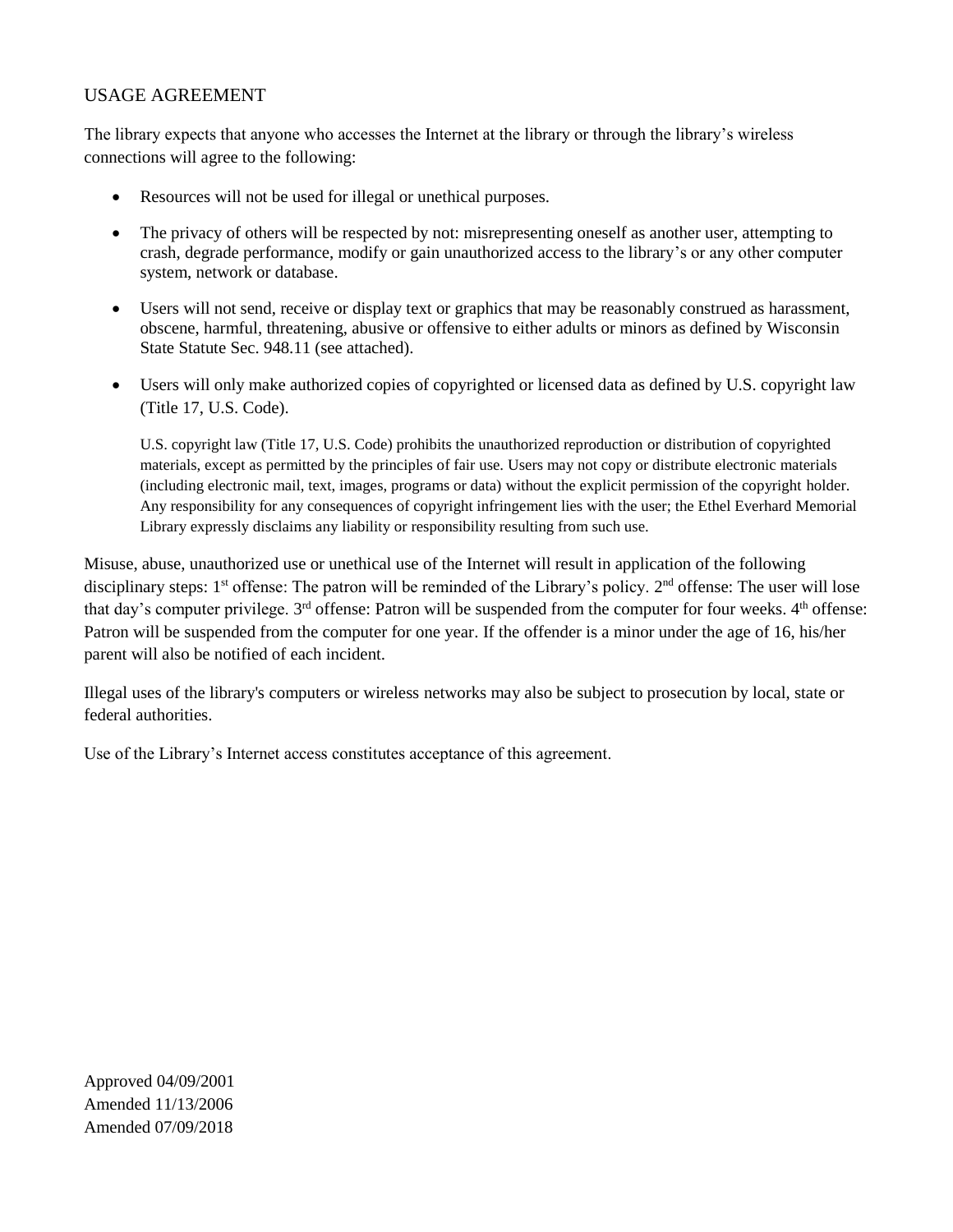## Acceptable Internet Use Agreement for Minors

I understand that the Ethel Everhard Memorial Library and its staff cannot be responsible for information accessed through online resources and that there are NO FILTERS on the library computers.

I will limit my use to 60 minutes when there is a waiting list and pay 20 cents per page for anything I print out.

I will make only authorized copies of copyrighted or licensed material.

I will respect the privacy of others by not misrepresenting myself as another user.

I will not send, receive, or display text or graphics, which may reasonably be construed harassment, obscene, harmful, threatening, abusive, or offensive.

I will not use the Internet for illegal or unethical purposes.

I understand that I will be responsible for any damage to the library's software or hardware, and that the use of personal software is not allowed.

I understand that a minor's access to the Internet at the library is the responsibility of the parent or legal guardian.

I understand that any misuse of the Internet at the library will result in the loss of Internet access at the Ethel Everhard Memorial Library.

I HAVE READ THE ABOVE POLICY AND AGREE TO THE TERMS OUTLINED.

Last Name First First Birth Date

\_\_\_\_\_\_\_\_\_\_\_\_\_\_\_\_\_\_\_\_\_\_\_\_\_\_\_\_\_\_\_\_\_\_\_\_\_\_\_\_\_\_\_\_\_\_\_\_\_\_\_\_\_\_\_\_\_\_\_\_\_\_\_\_\_\_\_\_\_\_\_\_\_\_\_\_\_\_

\_\_\_\_\_\_\_\_\_\_\_\_\_\_\_\_\_\_\_\_\_\_\_\_\_\_\_\_\_\_\_\_\_\_\_\_\_\_\_\_\_\_\_\_\_\_\_\_\_\_\_\_\_\_\_\_\_\_\_\_\_\_\_\_\_\_\_\_\_\_\_\_\_\_\_\_\_\_

User's Signature Date

\_\_\_\_\_\_\_\_\_\_\_\_\_\_\_\_\_\_\_\_\_\_\_\_\_\_\_\_\_\_\_\_\_\_\_\_\_\_\_\_\_\_\_\_\_\_\_\_\_\_\_\_\_\_\_\_\_\_\_\_\_\_\_\_\_\_\_\_\_\_\_\_\_\_\_\_\_\_ Parent or Guardian's Signature Date

Approved 04/09/2001 Amended 11/13/2006 Amended 07/09/2018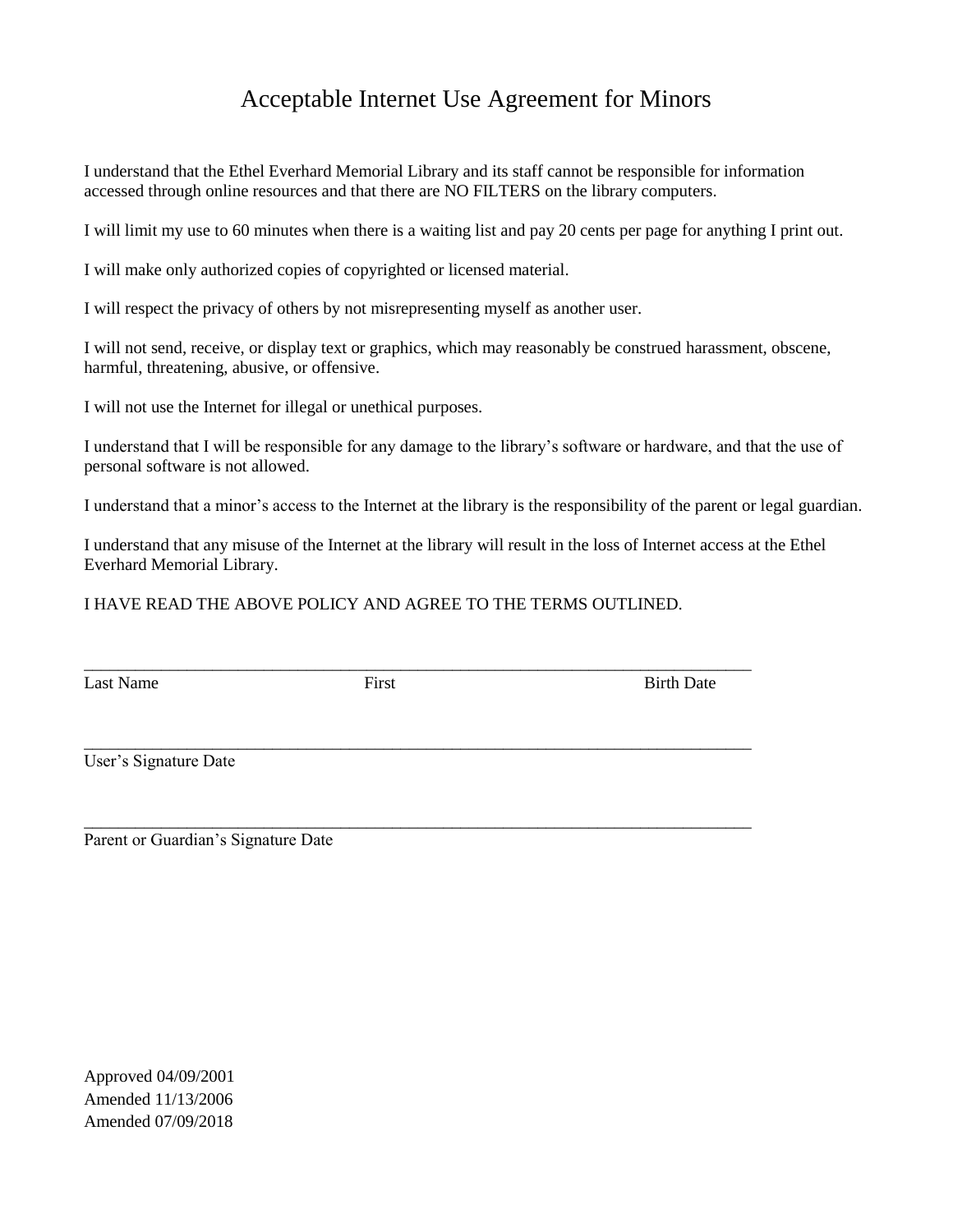### **Wisconsin State Statute Sec 948.11**

### **Exposing a child to harmful material or harmful descriptions or narrations.**

- **(1)** DEFINITIONS. In this section:
- **(ag)** "Harmful description or narrative account" means any explicit and detailed description or narrative account of sexual excitement, sexually explicit conduct, sadomasochistic abuse, physical torture or brutality that, taken as a whole, is harmful to children.
- **(ar)** "Harmful material" means:
- **1.** Any picture, photograph, drawing, sculpture, motion picture film or similar visual representation or image of a person or portion of the human body that depicts nudity, sexually explicit conduct, sadomasochistic abuse, physical torture or brutality and that is harmful to children; or
- **2.** Any book, pamphlet, magazine, printed matter however reproduced or recording that contains any matter enumerated in subd. [1.,](https://docs.legis.wisconsin.gov/document/statutes/948.11(1)(ar)1.) or explicit and detailed verbal descriptions or narrative accounts of sexual excitement, sexually explicit conduct, sadomasochistic abuse, physical torture or brutality and that, taken as a whole, is harmful to children.
- **(b)** "Harmful to children" means that quality of any description, narrative account or representation, in whatever form, of nudity, sexually explicit conduct, sexual excitement, sadomasochistic abuse, physical torture or brutality, when it:
- **1.** Predominantly appeals to the prurient, shameful or morbid interest of children;
- **2.** Is patently offensive to prevailing standards in the adult community as a whole with respect to what is suitable for children; and
- **3.** Lacks serious literary, artistic, political, scientific or educational value for children, when taken as a whole.
- **(d)** "Nudity" means the showing of the human male or female genitals, pubic area or buttocks with less than a full opaque covering, or the showing of the female breast with less than a fully opaque covering of any portion thereof below the top of the nipple, or the depiction of covered male genitals in a discernibly turgid state.
- **(e)** "Person" means any individual, partnership, firm, association, corporation or other legal entity.
- **(f)** "Sexual excitement" means the condition of human male or female genitals when in a state of sexual stimulation or arousal.
- **(2)** CRIMINAL PENALTIES.
- **(a)** Whoever, with knowledge of the character and content of the material, sells, rents, exhibits, plays, distributes, or loans to a child any harmful material, with or without monetary consideration, is guilty of a Class I felony if any of the following applies:
- **1.** The person knows or reasonably should know that the child has not attained the age of 18 years.
- **2.** The person has face-to-face contact with the child before or during the sale, rental, exhibit, playing, distribution, or loan.
- **(am)** Any person who has attained the age of 17 and who, with knowledge of the character and content of the description or narrative account, verbally communicates, by any means, a harmful description or narrative account to a child, with or without monetary consideration, is guilty of a Class I felony if any of the following applies:
- **1.** The person knows or reasonably should know that the child has not attained the age of 18 years.
- **2.** The person has face-to-face contact with the child before or during the communication.
- **(b)** Whoever, with knowledge of the character and content of the material, possesses harmful material with the intent to sell, rent, exhibit, play, distribute, or loan the material to a child is guilty of a Class A misdemeanor if any of the following applies:
- **1.** The person knows or reasonably should know that the child has not attained the age of 18 years.
- **2.** The person has face-to-face contact with the child.
- **(c)** It is an affirmative defense to a prosecution for a violation of pars. [\(a\) 2.,](https://docs.legis.wisconsin.gov/document/statutes/948.11(2)(a)2.) [\(am\) 2.,](https://docs.legis.wisconsin.gov/document/statutes/948.11(2)(am)2.) and [\(b\) 2.](https://docs.legis.wisconsin.gov/document/statutes/948.11(2)(b)2.) if the defendant had reasonable cause to believe that the child had attained the age of 18 years, and the child exhibited to the defendant a draft card, driver's license, birth certificate or other official or apparently official document purporting to establish that the child had attained the age of 18 years. A defendant who raises this affirmative defense has the burden of proving this defense by a preponderance of the evidence.
- **(3)** EXTRADITION. If any person is convicted under sub. [\(2\)](https://docs.legis.wisconsin.gov/document/statutes/948.11(2)) and cannot be found in this state, the governor or any person performing the functions of governor by authority of the law shall, unless the convicted person has appealed from the judgment of contempt or conviction and the appeal has not been finally determined, demand his or her extradition from the executive authority of the state in which the person is found.
- **(4)** LIBRARIES AND EDUCATIONAL INSTITUTIONS.